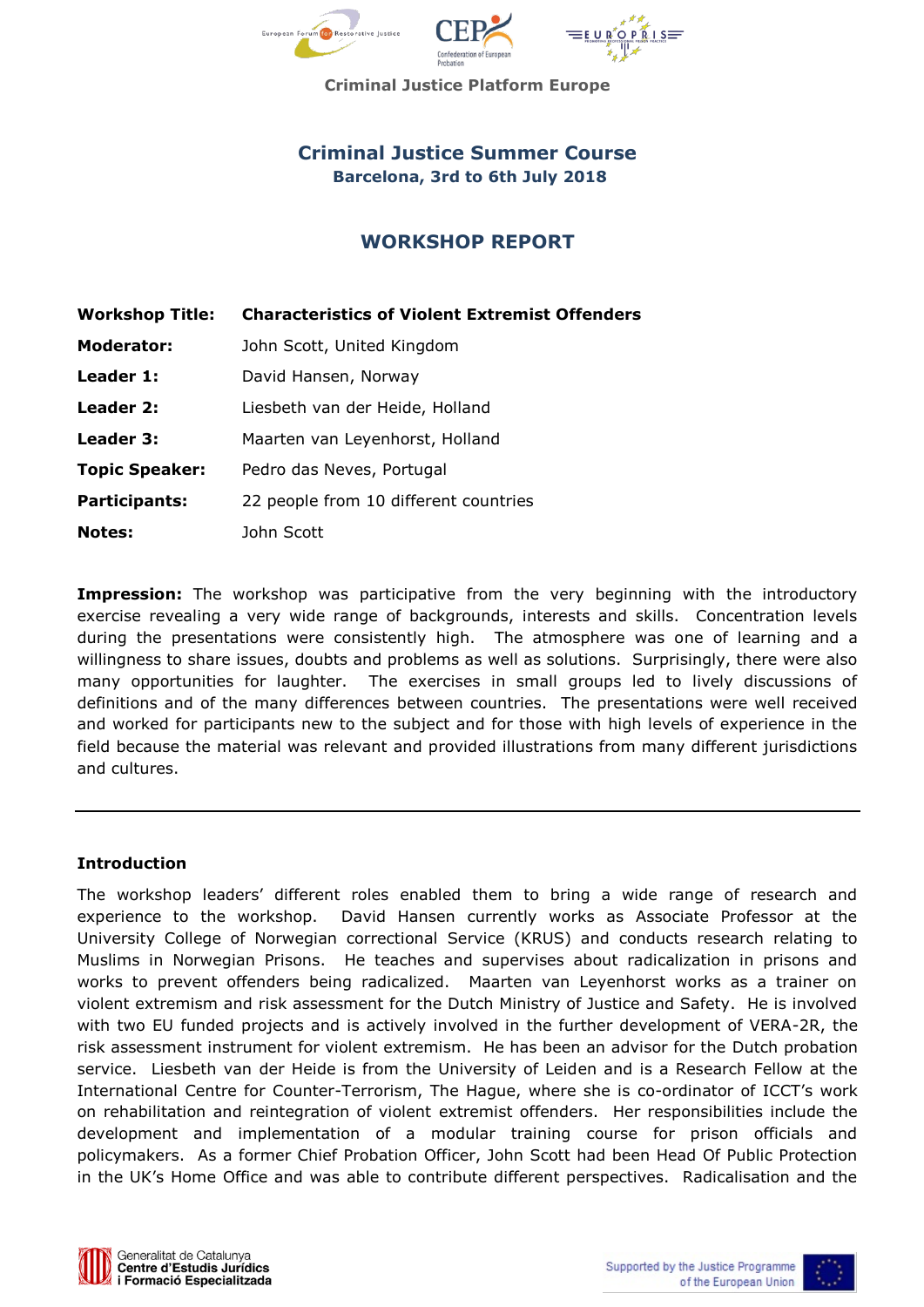impact of violent extremism were examined across the full range of motivations from political, religious and other motivations.

## **Workshop Methods**

- Semi-structured, flexible and interactive curriculum
- Trainer presentations, questions
- Case study exercises, discussion starters and observations to facilitate learning
- Small group and large group exercises and discussions
- Examination of the range and scope of risk assessment instruments in prisons and probation, indicators and drawbacks
- Participants to play a key role in sharing their national issues, experiences, knowledge and ideas.

# **Summary of Presentations**

**Session 1 -** David Hansen focussed upon: Sharing the expertise and roles in the group. An introduction to radicalisation in prisons – the importance of definitions of radicalisation, extremism and terrorism. Potential for prisons to represent conducive environments for radicalisation. implications of return of 'foreign terrorist fighters'. Factors for radicalisation in prisons. Religiosity, conversion or radicalisation?

**Session 2 -** Liesbeth Van der Heide covered: Returnees and the phenomenon of contemporary radicalisation – the evolution of the threat of terrorism in recent years. The motivation of terrorists. The scale of the current problems in different countries. The five stages of intervention and rehabilitation work in prisons and probation settings.

**Session 3 -** Liesbeth Van der Heide led on: Understanding ideology and extremism – posing questions about whether all terrorists are ideologically driven in an historical context. Factors in terrorist incidents – psychological disorder, drugs, alcohol and personality traits. Needs, narrative and network related to different types of terrorist and implications for intervening in prisons and rehabilitation after release.

**Session 4 -** Maarten Van Leyenhorst's session was: How to deal with and communicate with VEOS – what inhibits communication, polarisation and beliefs. Rxperience was exchanged about interviewing terrorists, the role of Imams/religious leaders and the challenges of communicating with returning foreign fighters.

**Session 5 -** Maarten Van Leyenhorst presented on: Range and Scope of Risk Assessments in prison and probation: indicators, risks and instruments. Implementation of VERA-2R in the Netherlands. The need to assess the risk of radicalisation in the prison context. Relevant risk factors.

**Session 6a -** Pedro das Neves led a session on: the R2PRIS project, its tools and progression.

**Session 6b** - David Hansen concluded the presentations by: A look at best practice, manuals, and programmes. Specific subtopics included:

- Management of radical inmates
- FTFs in prison
- De-radicalization and dis-engagement principles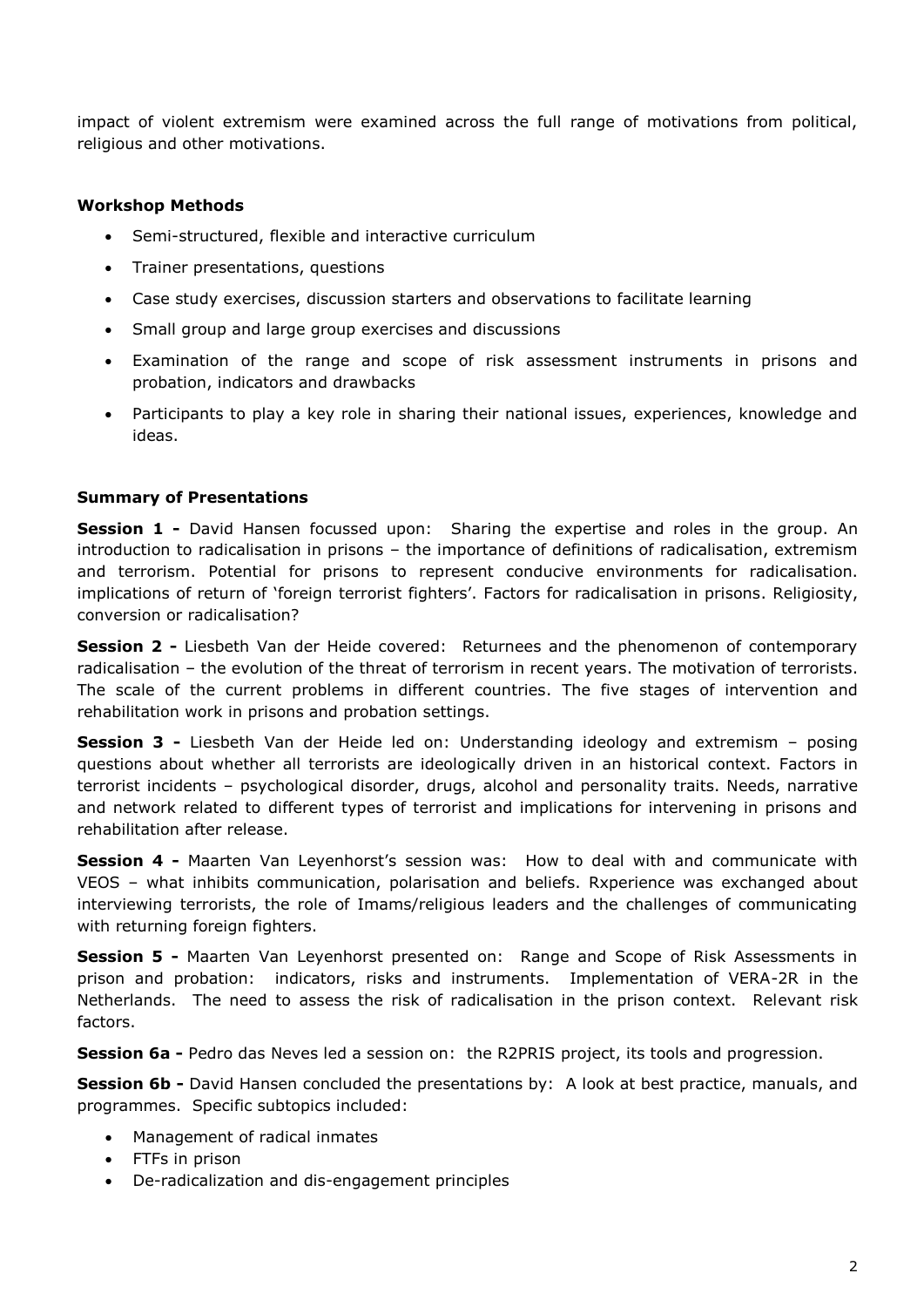## **Summary of Group Outcomes**

The case, system comparisons and scenario exercises were very important to the process of understanding definitions and attitudes. The confidentiality and sensitivity of the materials and presentations mean that the details of the presentations and outcomes of the exercises cannot be shared publicly.

# **Key Learning Points**

The workshop's key learning points were:

- 1. To avoid confusing religiosity with radicalisation.
- 2. In the prison context radicalisation is often about power and operates in the same way as gangs.
- 3. Staff need to work with religion rather than against it a danger is that staff are frightened by radicalisation and become frozen.
- 4. Clear understanding of definitions are the starting point for assessment and being balanced in weighing up the factors.
- 5. Risk assessment is vital at each stage of decision making and needs to be structured, sound and sensible. Avoid binary thinking. 'Most people who are radical do not commit violence – most people who commit terrorist acts are not radical'. Able to assess low and high categories.
- 6. It is important to understand the evolving nature of the threat of extremist violence and to differentiate the radical and the criminal. The threat is currently diffuse – foreign fighters and returnees – home grown terrorist groups – lone action and sympathisers – polarisation process (far right and migration/refugees).
- 7. The different reasons for becoming terrorists are to be seen in dimensions:
	- Ideological <> Apolitical
	- Leader/recruiter high status <> Follower
	- Socially well adapted <> Marginalised weak social development, delinquent
	- High on sensation seeking <> Low
- 8. The propaganda of extremists is effective across the dimensions above 'Sometimes people with the worst past create the best future'. The Zero to Hero phenomenon.
- 9. The 5 stages of intervention (not reproduced for confidentiality reasons).
- 10. The scale of the problem the FBI estimate that 100,000 terrorists are held in prisons around the world.
- 11. Prison can be the 'Incubator of Change' or 'University of Terrorism' or 'Deep Freeze'.
- 12.Right wing extremism poses severe problems for prison authorities e.g. Anders Brievik in Norway.
- 13. Goals of rehabilitation vary in different jurisdictions to eliminate the ideological legitimacy of violence; to de-radicalise and to disengage (belief and behaviour); to prevent recidivism; to prevent involvement in further attacks and engagement with other terrorists; to comply with conditions of parole or probation supervision; to promote good citizenship. It is important to remember that some offenders are convicted of 'fringe' terrorist offences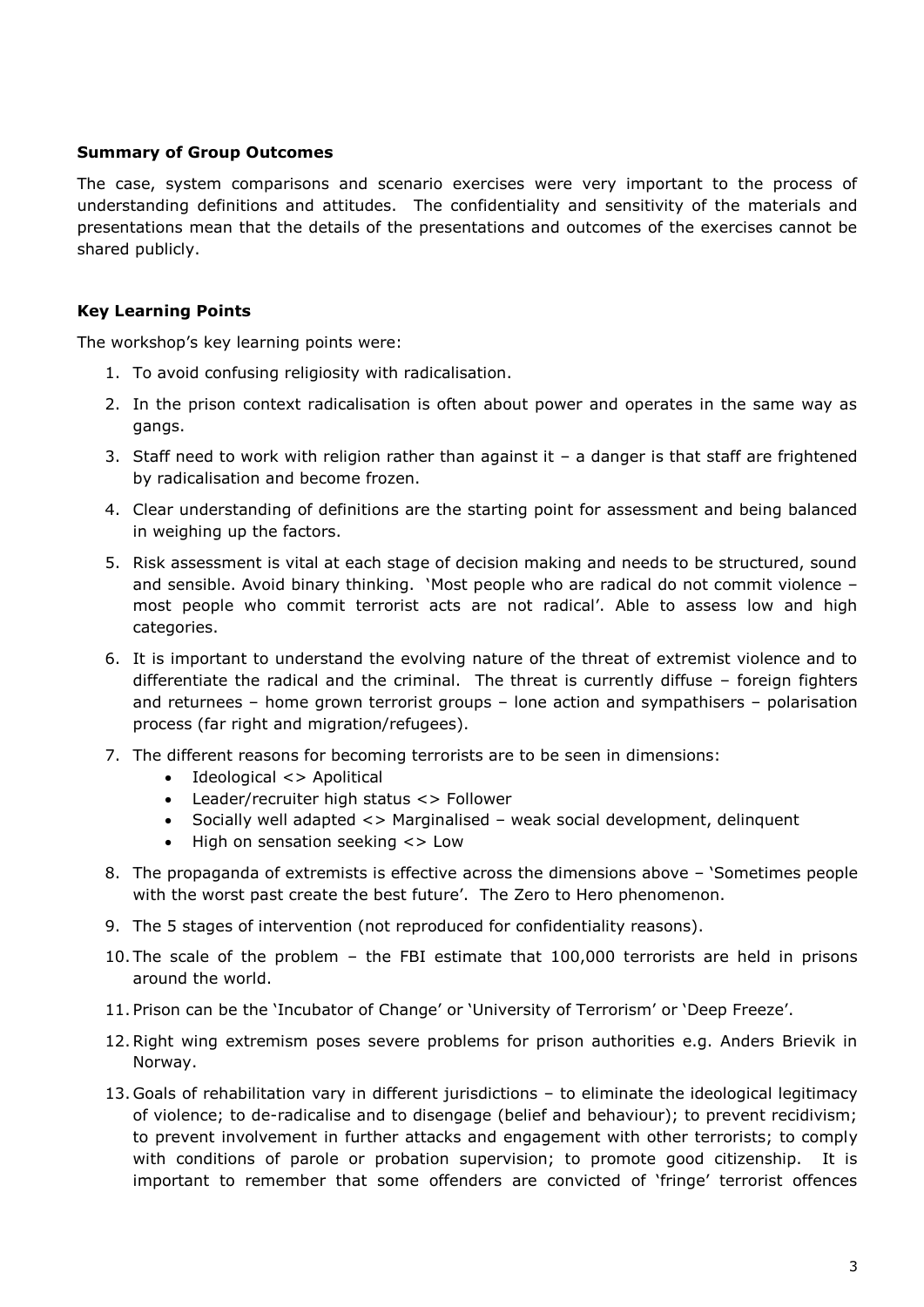(receiving relatively short sentences) and avoidance of escalation is a legitimate supervisory goal.

- 14. Only a coherent programme will succeed and 80% of internetions will be the same as for other offender types – NB the parallels with gangs and gang violence.
- 15. The 'three N approach' Needs Narrative Network is helpful to understand the search/quest for psychological significance.
- 16. The RRAP Tool set introduced by Pedro das Neves provides a helicopter view for managers; a frontline Behavioural Observation guide for practitioners; Individual Radicalisation Screening tool and a Critical Incidents Resources Assessment for institutions.

## **Key Practice Issues for the Future**

- 1. Combatting the fear that many staff feel about working with extremist violence offenders and their lack of confidence in working with Muslim inmates. Tip toeing around offenders because of the fear of litigation.
- 2. The need to have understanding of different forms of the Muslim religion and a balanced approach to recruiting spiritual leaders into projects and/prisons.
- 3. Begin planning for the implications of the end of the Caliphate during 2018 and the possible resurgence of Al Qaeda.
- 4. The far-right links to populist movements across Europe threaten an increased pool of activists prepared to move to the extremist position – trends to be monitored by prison and probation practitioners.
- 5. Evaluation of the rehabilitation programmes is an urgent need for investment. The lack of evidence (other than small scale internal evaluation) restricts development.
- 6. Main challenges for rehabilitation are motivation, working in groups may increase status, separating radicalised individuals from vulnerable inmates and 'game playing' by intelligent radicals.
- 7. Consideration to be given to the role of restorative justice in re-entry programmes, using a mediator to support accountability, engage with testimony of victims, set up family group conferences, and demonstrate that the community cares and has a stake in combating extremism.
- 8. Using group expertise to advise on how to communicate, avoid manipulation and practice face to face skills to build relationships and involve relevant Imams e.g. France experience.
- 9. Continued development of assessment tools to help prison managers and practitioners assess risk – share outcomes and data to improve profiling and understanding of complex risk factors.
- 10. There is a desire amongst practitioners to go deeper into the issues and learn from each other.

#### **References - provided by the workshop leaders - for additional reading**

#### **Session 1**

Hansen, David (2018). 'Radicalization in Norwegian Prisons: The Story of 'Zubair'', in Overland, G.; Salomonsen, J.; Andersen, A. (2018). *Processes of Violent Radicalisation in the 21st Century*. Newcastle: Cambridge Scholars Publishing. (In press).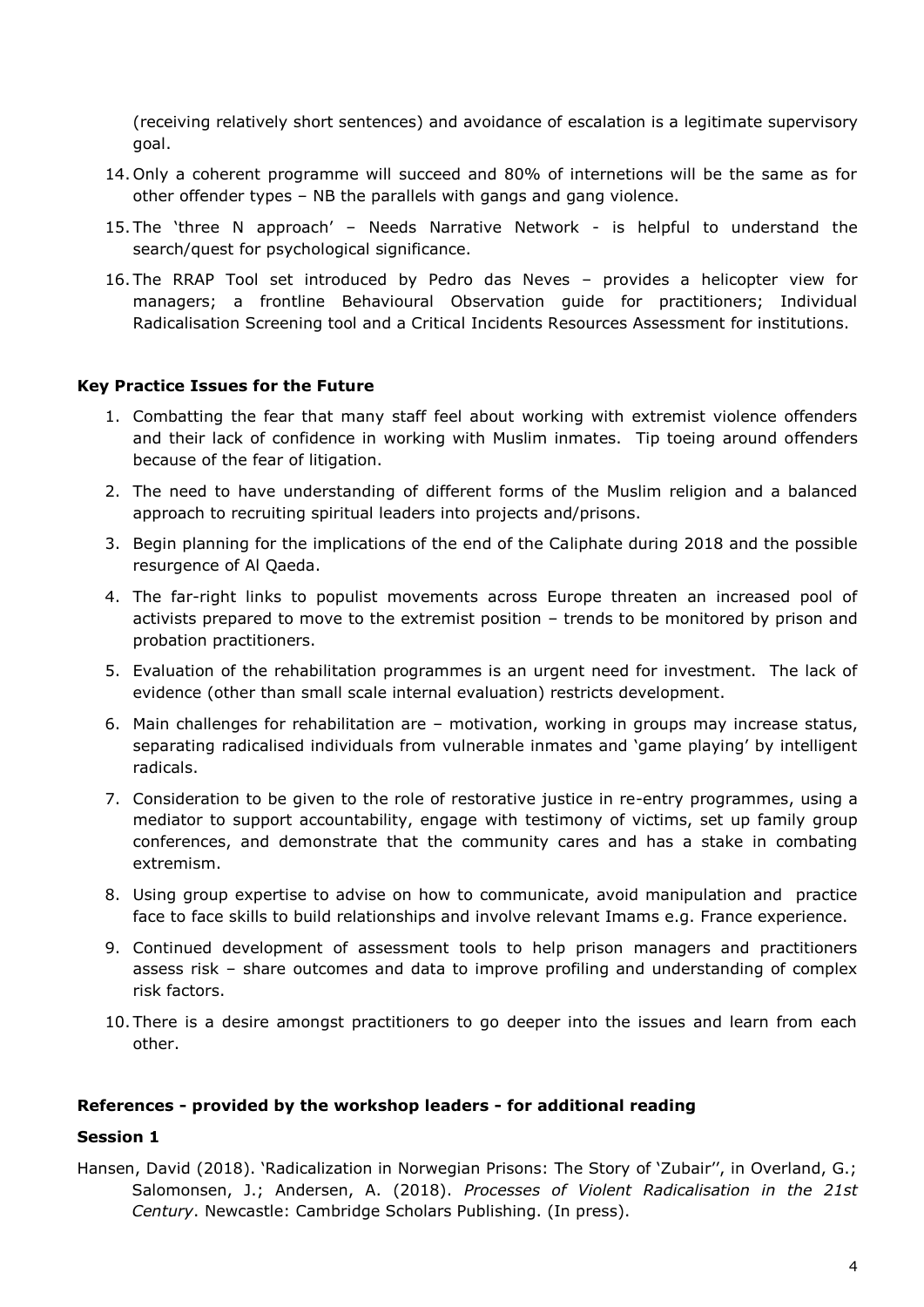- Neumann, P. R. (2010). Prisons and Terrorism: Radicalisation and De-radicalisation in 15 Countries. London: International Centre for the Study of Radicalisation and Political Violence (ICSR).
- Silke, A. (ed.) (2014). *Prisons, Terrorism and Extremism: Critical Issues in Management, Radicalisation and Reform*. London: Routledge.

## **Session 2**

- Liesbeth van der Heide, and Jip Geenen, "Children of the Caliphate: Young IS Returnees and the Reintegration Challenge", The International Centre for Counter-Terrorism – The Hague 8, no. 10 (2017), [https://icct.nl/publication/children-of-the-caliphate-young-is-returnees-and](https://icct.nl/publication/children-of-the-caliphate-young-is-returnees-and-the-reintegration-challenge/)[the-reintegration-challenge/](https://icct.nl/publication/children-of-the-caliphate-young-is-returnees-and-the-reintegration-challenge/)
- Charles Lister, "Al-Qaeda versus ISIS: Competing Jihadist Brands in the Middle East", Middle East Institute, November 7, 2017, [http://www.mei.edu/content/al-qaeda-versus-isis-competing](http://www.mei.edu/content/al-qaeda-versus-isis-competing-jihadist-brands-middle-east-1)[jihadist-brands-middle-east-1.](http://www.mei.edu/content/al-qaeda-versus-isis-competing-jihadist-brands-middle-east-1)
- Lorne L. Dawson, "The Demise of the Islamic State and the Fate of Its Western Foreign Fighters: Six Things to Consider", ICCT Policy Brief, https://icct.nl/publication/the-demise-of-theislamic-state-and-the-fate-of-its-western-foreign-fighters-six-things-to-consider/

### **Session 3**

- J.M. Berger, "Defeating IS Ideology" Sounds Good, But What Does It Really Mean?, ICCT Op-Ed, 6 June 2017, https://icct.nl/publication/defeating-is-ideology-sounds-good-but-what-does-itreally-mean/.
- Rohan Gunaratna, "The Battlefield of the Mind: Rehabilitating Muslim Terrorists", October 2009, UNISCI Discussion Papers No 21, [https://www.ucm.es/data/cont/media/www/pag72507/UNISCI%20DP%2021%20-](https://www.ucm.es/data/cont/media/www/pag72507/UNISCI%20DP%2021%20-%20ROHAN.pdf) [%20ROHAN.pdf](https://www.ucm.es/data/cont/media/www/pag72507/UNISCI%20DP%2021%20-%20ROHAN.pdf)
- Liesbeth van der Heide, "Ideology matters: Why we cannot afford to ignore the role of ideology in dealing with terrorism", Penal Reform International, 3 April 2018, [https://www.penalreform.org/blog/ideology-matters-why-we-cannot-afford-to-ignore/.](https://www.penalreform.org/blog/ideology-matters-why-we-cannot-afford-to-ignore/)

## **Session 4**

- Barrett, R. (2017): *Beyond the Caliphate: Foreign Fighters and the Threat of Returnees.* The Soufan Centre.
- Leyenhorst, van M. and A. Andreas (2017). Dutch Suspects of Terrorist Activity: A Study of Their Biographical Backgrounds Based on Primary Sources. *Journal for Deradicalization*, autumn 2017.
- Renard, T and R. Coolsaet (2018). *Returnees: who are they, why are they (not) coming back and how should we deal with them? Assessing Policies on Returning Foreign Terrorist Fighters in Belgium, Germany and the Netherlands*. Edgmont Papers.

#### **Session 5**

- COUNCIL OF EUROPE HANDBOOK FOR PRISON AND PROBATION SERVICES REGARDING RADICALISATION AND VIOLENT EXTREMISM<https://rm.coe.int/16806f9aa9>
- RAN practitioners paper (2016). Dealing with radicalization in a prison and probation context. [https://ec.europa.eu/home-affairs/sites/homeaffairs/files/what-we](https://ec.europa.eu/home-affairs/sites/homeaffairs/files/what-we-do/networks/radicalisation_awareness_network/ran-news/docs/ran_p_and_p_practitioners_working_paper_en.pdf)[do/networks/radicalisation\\_awareness\\_network/ran](https://ec.europa.eu/home-affairs/sites/homeaffairs/files/what-we-do/networks/radicalisation_awareness_network/ran-news/docs/ran_p_and_p_practitioners_working_paper_en.pdf)[news/docs/ran\\_p\\_and\\_p\\_practitioners\\_working\\_paper\\_en.pdf](https://ec.europa.eu/home-affairs/sites/homeaffairs/files/what-we-do/networks/radicalisation_awareness_network/ran-news/docs/ran_p_and_p_practitioners_working_paper_en.pdf)
- RAN Conference Paper DG-Just. EU Conference on Radicalisation in Prisons Event Report 27 February 2018 Brussels, Belgium